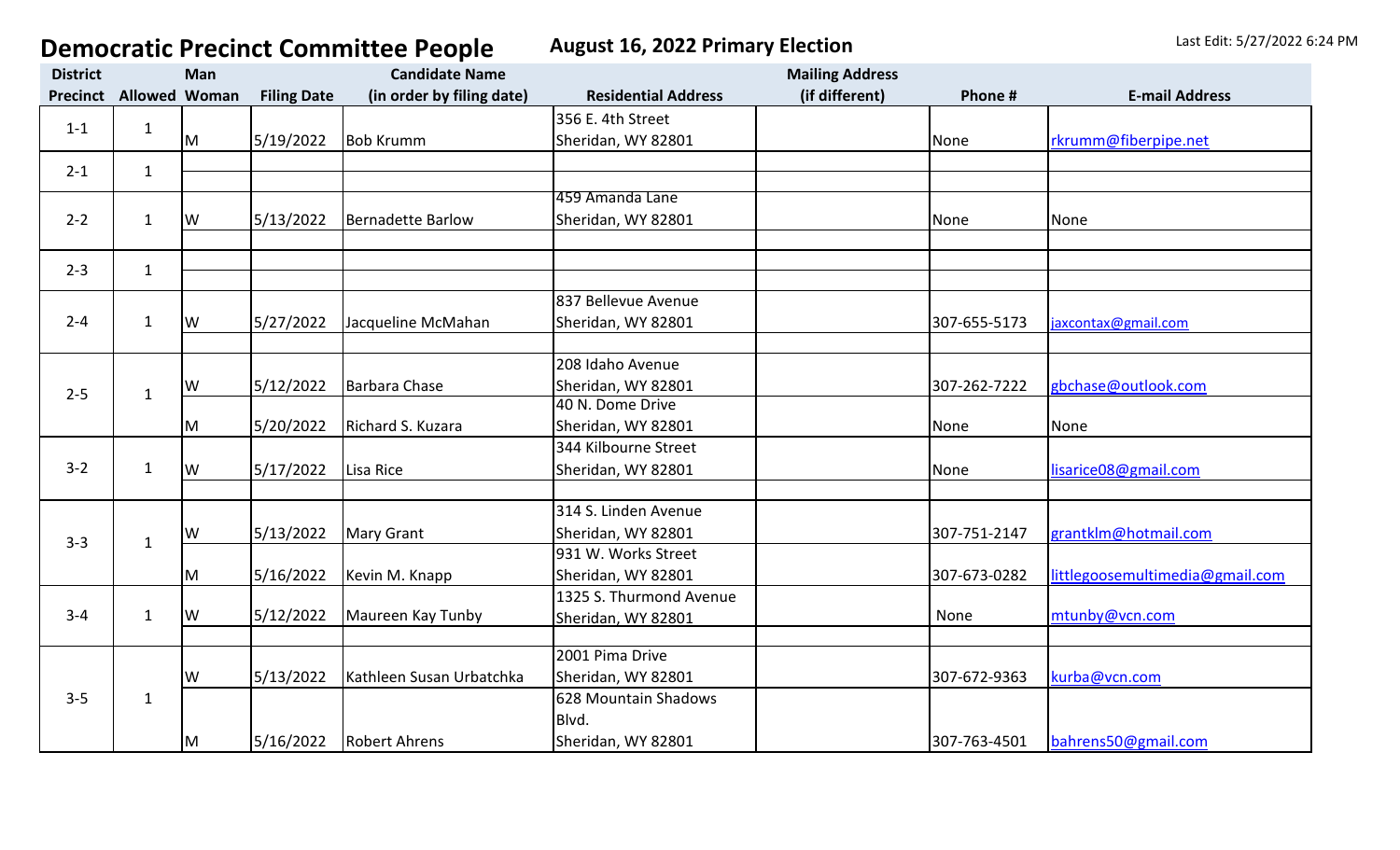## **Democratic Precinct Committee People** August 16, 2022 Primary Election Last Edit: 5/27/2022 6:24 PM

| <b>District</b> | Man                  |    |                    | <b>Candidate Name</b>     |                             | <b>Mailing Address</b> |         |                             |
|-----------------|----------------------|----|--------------------|---------------------------|-----------------------------|------------------------|---------|-----------------------------|
| <b>Precinct</b> | <b>Allowed Woman</b> |    | <b>Filing Date</b> | (in order by filing date) | <b>Residential Address</b>  | (if different)         | Phone # | <b>E-mail Address</b>       |
| $4 - 2$         |                      |    |                    |                           |                             |                        |         |                             |
|                 | $\mathbf{1}$         |    |                    |                           |                             |                        |         |                             |
|                 |                      |    |                    |                           | 609 E. Works Street         |                        |         |                             |
| $4 - 3$         | $\mathbf{1}$         | lw | 5/12/2022          | Devona Nagel              | Sheridan, WY 82801          |                        | None    | taurus.dkn29@gmail.com      |
|                 |                      |    |                    |                           |                             |                        |         |                             |
|                 |                      |    |                    |                           | 40 E. Works Street, Apt. 3B |                        |         |                             |
| $4 - 4$         | $\mathbf{1}$         | M  | 5/19/2022          | <b>Rob Davidson</b>       | Sheridan, WY 82801          |                        | None    | davidson.wr.net@outlook.com |
|                 |                      |    |                    |                           |                             |                        |         |                             |
| $5 - 1$         | $\mathbf{1}$         |    |                    |                           |                             |                        |         |                             |
|                 |                      |    |                    |                           |                             |                        |         |                             |
|                 |                      |    |                    |                           |                             |                        |         |                             |
| $6-1$           | $\mathbf{1}$         |    |                    |                           |                             |                        |         |                             |
|                 |                      |    |                    |                           |                             |                        |         |                             |
| $7 - 1$         | $\mathbf{1}$         |    |                    |                           |                             |                        |         |                             |
|                 |                      |    |                    |                           |                             |                        |         |                             |
| $8 - 1$         | $\mathbf{1}$         |    |                    |                           |                             |                        |         |                             |
|                 |                      |    |                    |                           |                             |                        |         |                             |
| $9 - 1$         | $\mathbf{1}$         |    |                    |                           |                             |                        |         |                             |
|                 |                      |    |                    |                           | 151 Passaic Road            | P.O. Box 167           |         |                             |
| $10-1$          | $\mathbf{1}$         |    |                    |                           |                             |                        |         |                             |
|                 |                      | lw | 5/17/2022          | Mona J. Mitzel            | Leiter, WY 82837            | Leiter, WY 82837       | None    | mitzelfarms@yahoo.com       |
|                 |                      |    |                    |                           |                             |                        |         |                             |
| $11 - 1$        | $\mathbf{1}$         |    |                    |                           |                             |                        |         |                             |
|                 |                      |    |                    |                           |                             | P.O. Box 612           |         |                             |
| $12-1$          | $\mathbf{1}$         |    |                    |                           | 21 Lower Hideaway           |                        |         |                             |
|                 |                      | lw | 5/24/2022          | Jennifer Williams         | Big Horn, WY 82833          | Big Horn, WY 82833     |         | whiteboulder13@gmail.com    |
|                 |                      |    |                    |                           | 107 Red Fox Drive           |                        |         |                             |
|                 |                      | W  | 5/17/2022          | Pat Tomsovic              | Sheridan, WY 82801          |                        | None    | patomsovic@bresnan.net      |
| $13-1$          | $\mathbf{1}$         |    |                    |                           | 107 Red Fox Drive           |                        |         |                             |
|                 |                      |    | 5/25/2022          | <b>Bruce Tomsovic</b>     | Sheridan, WY 82801          |                        | None    | None                        |
|                 |                      | M  |                    |                           |                             |                        |         |                             |
|                 |                      |    |                    |                           |                             |                        |         |                             |